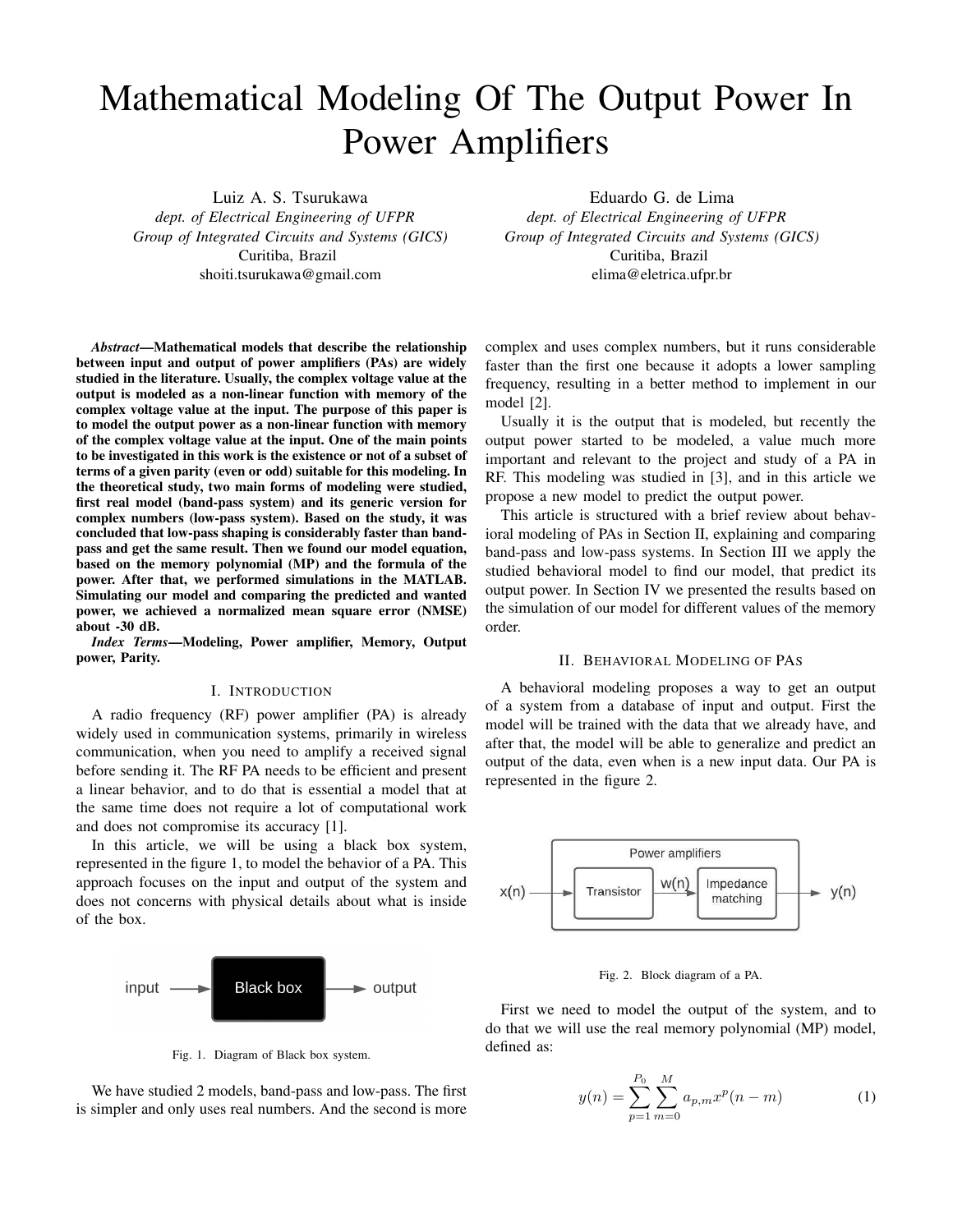where  $y(n)$  is the predicted output in the sample n,  $x(n)$  is the input in the sample  $n$ ,  $P_0$  is the polynomial order truncation, M is the memory order and  $a_{p,m}$  are the constants that will be calculated in the training.

Working with the memory polynomial equation, we can find the output by two different methods: band-pass system and low-pass system.

Beginning with a band-pass system, where we are working with only real numbers. Let's suppose the real input as a sine wave:

$$
x(n) = A\cos(\omega n + \theta)
$$
 (2)

where  $x(n)$  is the input of the sample n, A is a constant that represents the amplitude,  $\omega$  represents the frequency and  $\theta$  the phase.

We can use the MP model where  $M = 0$  and  $P_0 = 3$  to predict the intermediate output:

$$
w(n) = a_{1,0}x(n) + a_{2,0}x^{2}(n) + a_{3,0}x^{3}(n)
$$
 (3)

where  $w(n)$  is the intermediate output of the sample n,  $a_{1,0}$ ,  $a_{2,0}$  and  $a_{3,0}$  are constants from our trained model.

Here we just want to verify that to every band-pass system, there is an equivalent low-pass system, therefore it would have been valid as well other values to the order of memory and polynomial. For simplicity of presentation, we have arbitrarily chosen those values.

Working with (2), (3) and after the impedance matching, we are able to find the real output in function of the input variables:

$$
y(n) = \left(\frac{4a_{1,0}A + 3a_{3,0}A^3}{4}\right)\cos(\omega n + \theta) \tag{4}
$$

where  $y(n)$  is the output in the sample n.

The second method is the low-pass system, where we will be working with not only real numbers, but also complex numbers. In this method, we will have the following new complex input and complex output, equivalent to real input (2) and real output (4):

$$
\widetilde{x} = Ae^{j\theta} \tag{5}
$$

$$
\widetilde{y} = \left(\frac{4a_{1,0}A + 3a_{3,0}A^3}{4}\right)e^{j\theta} \tag{6}
$$

where  $\tilde{x}$  is the complex input,  $\tilde{y}$  is the complex output, e is the Euler's number and  $j$  is the imaginary unit. We can relate the real and the complex signal:

$$
x(n) = \Re(\tilde{x}e^{j\omega n})
$$
 (7)

$$
y(t) = \Re(\tilde{y}e^{j\omega n})
$$
 (8)

Finally, working with  $(5)$ ,  $(6)$ ,  $(7)$  and  $(8)$ , we can arrive in the same conclusion that by the band-pass system in (4). This was an specific example when  $P_0 = 3$  and  $M = 0$ , but this relation between the band-pass system and the lowpass system is valid independent of the parameters  $P_0$  and M chosen, given some minor adaptations.

The real MP model, given in (1), is adapted to the complex MP model [4], defined as:

$$
\widetilde{y}(n) = \sum_{p=1}^{P} \sum_{m=0}^{M} \widetilde{b}_{2p-1,m} |\widetilde{x}(n-m)|^{2p-2} \widetilde{x}(n-m)
$$
 (9)

where  $\tilde{y}(n)$  is the complex predicted output in the sample  $n, \tilde{x}(n)$  is the input in the sample n, P is the polynomial order, M is the memory order and  $\tilde{b}_{2p-1,m}$  are the constants that will be calculated in the training.

Finally, the relation between the polynomial order and it truncated form is given as:

$$
P_0 = 2P - 1\tag{10}
$$

where  $P_0$  is the polynomial order truncation from (1) and P is the polynomial order from (9).

In this article, we will be using the low-pass method, because it will be more computationally efficient. This happened because the real input depends of  $\omega$ , that will be in the GHz order of magnitude of around, while the complex input will be around MHz. And to respect the Nyquist–Shannon sampling theorem, the lowest frequency will need lower sample rate, running faster the simulations.

## III. OUTPUT POWER MODELING

In general a PA model tries to predict the output based on the input, and if you need the output power, first you will need to get the output signal and then calculate its power. The goal of this paper is to find a PA model capable of predicting the output power based only in the input data. To do that we will need to apply the MP model to find the output in function of the input, and then apply to the power formula:

$$
P(n) = \tilde{y}(n)\tilde{y}^c(n) \tag{11}
$$

where  $P(n)$  is the real output power in the sample n and  $\tilde{y}^c(n)$ <br>represents the complex conjugate of the output in the sample represents the complex conjugate of the output in the sample n. Note that we are considering the resistance equal to 1  $\Omega$ .

For P up to 3 and for any M, we found our model equation: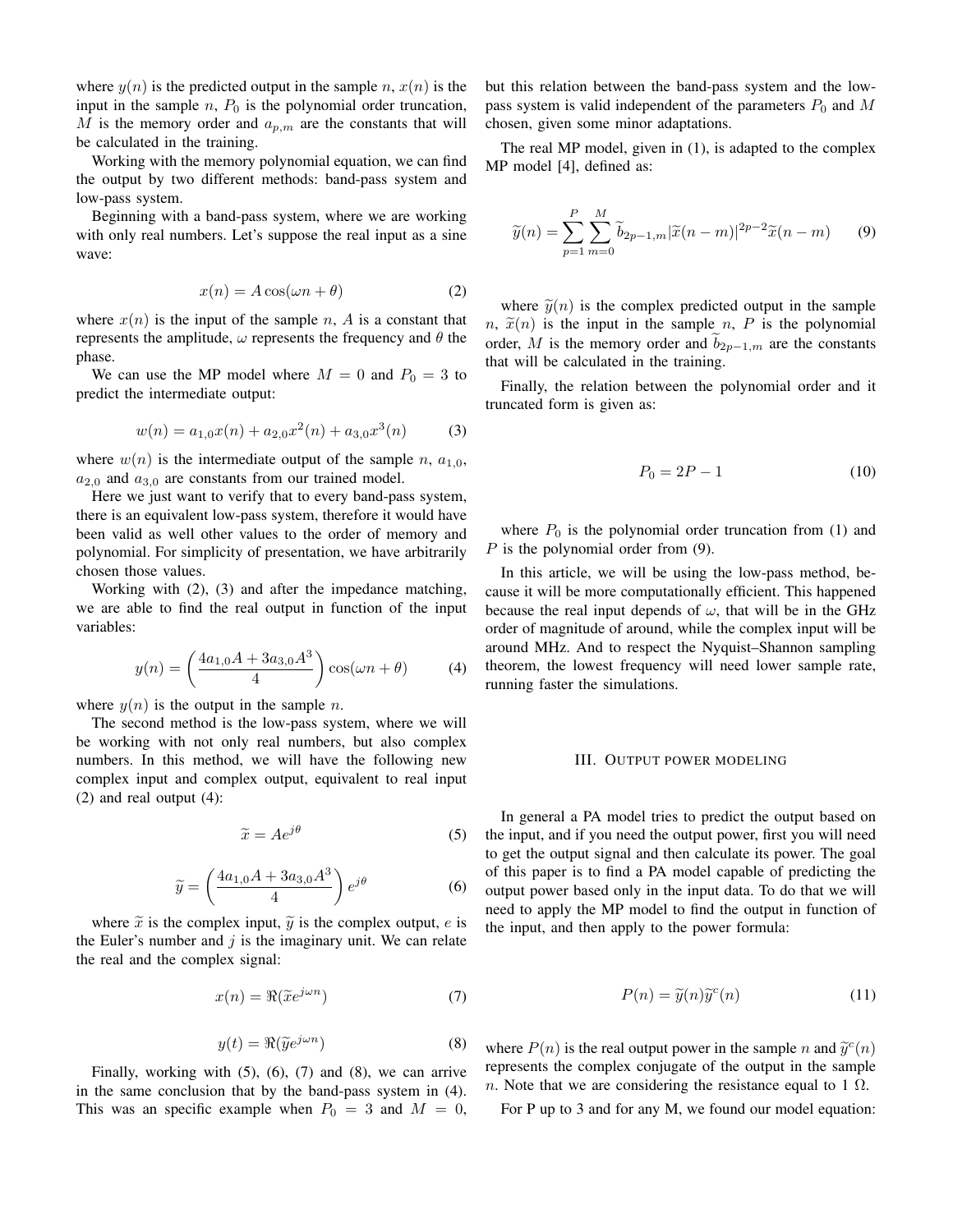$$
P_{est}(n) = \sum_{m_1=0}^{M} \sum_{m_2=0}^{M} \tilde{a}_{m_1,m_2} \tilde{x}(n-m_1) \tilde{x}^c(n-m_2)
$$
  
+ 
$$
\sum_{m_1=0}^{M} \sum_{m_2=0}^{M} \tilde{b}_{m_1,m_2} \tilde{x}^2(n-m_1) \tilde{x}^c(n-m_1)
$$
  
+ 
$$
\sum_{m_1=0}^{M} \sum_{m_2=0}^{M} \tilde{c}_{m_1,m_2} \tilde{x}(n-m_1) \tilde{x}(n-m_2)
$$
  
+ 
$$
\sum_{m_1=0}^{M} \sum_{m_2=0}^{M} \tilde{c}_{m_1,m_2} \tilde{x}(n-m_1) \tilde{x}(n-m_2)
$$
  
+ 
$$
\sum_{m_1=0}^{M} \sum_{m_2=0}^{M} \tilde{d}_{m_1,m_2} \tilde{x}(n-m_1) \tilde{x}^2(n-m_2) (\tilde{x}^c(n-m_2))^3
$$
  
+ 
$$
\sum_{m_1=0}^{M} \sum_{m_2=0}^{M} \tilde{e}_{m_1,m_2} \tilde{x}^2(n-m_1) \tilde{x}(n-m_2) \tilde{x}^c(n-m_1)
$$
  
if  $(m1 \neq m2)$   
+ 
$$
\sum_{m_1=0}^{M} \sum_{m_2=0}^{M} \tilde{f}_{m_1,m_2} \tilde{x}^3(n-m_1) (\tilde{x}^c(n-m_1))^2 \tilde{x}^c(t-m_2)
$$
  
+ 
$$
\sum_{m_1=0}^{M} \sum_{m_2=0}^{M} \tilde{f}_{m_1,m_2} \tilde{x}^2(n-m_1) \tilde{x}^2(t-m_2) \tilde{x}^c(n-m_1)
$$
  
+ 
$$
\sum_{m_1=0}^{M} \sum_{m_2=0}^{M} \tilde{b}_{m_1,m_2} \tilde{x}^3(n-m_1) \tilde{x}(n-m_2) (\tilde{x}^c(n-m_1))^2
$$
  
if  $(m1 \neq m2)$   

$$
\times (\tilde{x}^c(n-m_2))^2
$$
  

$$
M
$$

+ 
$$
\sum_{m_1=0}^{M} \sum_{m_2=0}^{M} \widetilde{i}_{m_1,m_2} \widetilde{x}^3(n-m_1) \widetilde{x}^2(n-m_2) (\widetilde{x}^c(n-m_1))^2
$$
  
×  $(\widetilde{x}^c(n-m_2))^3$  (12)

where  $P_{est}(n)$  is the real output power estimated in the sample <sup>n</sup> and <sup>y</sup><sup>e</sup> c (n) represents the complex conjugate of the output in the sample *n*,  $a_{m1,m2}$ ,  $b_{m1,m2}$ ,  $c_{m1,m2}$ ,  $d_{m1,m2}$ ,  $e_{m1,m2}$ ,  $f_{m1,m2}$ ,  $g_{m1,m2}$ ,  $h_{m1,m2}$  and  $i_{m1,m2}$  are complex constants.

The reason why we decided to stop when  $P = 3$  was the complexity of the model. When  $P = 3$  and  $M = 1$ , we have an output of 6 elements, and an estimated power of 36 elements. When  $P = 4$  and  $M = 1$ , we would have an output of 8 elements, and an estimated power of 64 elements. It would take considerably longer to calculate, analyze, organize and generalize.

In (12), we can observe that we have elements of only an even parity, 2 inputs in the first summation, 4 inputs in the second and third summations, 6 inputs in the fourth, fifth and sixth summations, 8 inputs in the seventh and eighth summations and 10 inputs in the tenth summation. Besides that, each element has the same number of inputs and complex conjugate inputs.

#### IV. RESULTS

In this section we will simulate the model (12) using the software MATLAB, with floating point double precision. We will use the data collected from a PA in GaN tecnology, class AB. It was used a Rohde & Schwarz FSQ vector signal analyzer (VSA) having the sampling frequency of 61.44 MHz. The PA was excited by a carrier signal of frequency 900 MHz and modulated by a 3GPP WCDMA envelope signal having about 3.84 MHz of bandwidth [5].

The data already has been separated in extraction (3221x1) and validation (2001x1) to prevent any extrapolation problems. And given the amount of data, to solve a system of linear equations, we used the function mldivide  $(\rangle)$  instead of the matrix inverse (inv), avoiding ill-conditioning.

First we used the extraction data to train our model, and the validation data to calculate the estimated output power. With this result, we compared the wanted output power applying the output validation data to (11) and getting its real part. To the comparison, we are using the NMSE (Normalized Mean Square Error) [6], defined as:

$$
NMSE_{dB} = 10 \log \left( \frac{\sum_{n=1}^{N} |y_{ref}(n) - y_{test}(n)|^2}{\sum_{n=1}^{N} |y_{ref}(n)|^2} \right) \tag{13}
$$

where N is the length of the vector,  $y_{ref}$  is the vector of reference, in this case the wanted output power, and  $y_{test}$  is the vector that is being tested, the estimated output power.

We are using NMSE instead of MSE (Mean Square Error), because it will give a normalized value, adjusting the error to the magnitude of the used data. And for the same reason, the NMSE is more adopted in this field of PA, facilitating performance comparisons.

Based on what was written, we simulated our model for different values of M and get the results compiled in the table I.

TABLE I RESULTS OF THE PROPOSED OUTPUT MODEL FOR M FROM 1 TO 5

| (P; M) | NMSE (dB) | Time (s) |
|--------|-----------|----------|
| (3; 1) | $-21.66$  | 01.61    |
| (3; 2) | $-29.08$  | 05.89    |
| (3; 3) | $-31.46$  | 11.56    |
| (3; 4) | $-32.79$  | 18.88    |
| (3; 5) | $-33.21$  | 27.22    |

We can notice that according to M grows, the complexity of the model increases as well, and we expected to get a lower NMSE until arrive in some limit. Based on the result, we assume that this limit is between  $M = 2$  and  $M = 3$ , because after that the NMSE gets slowly smaller and does not compensate the needed extra time.